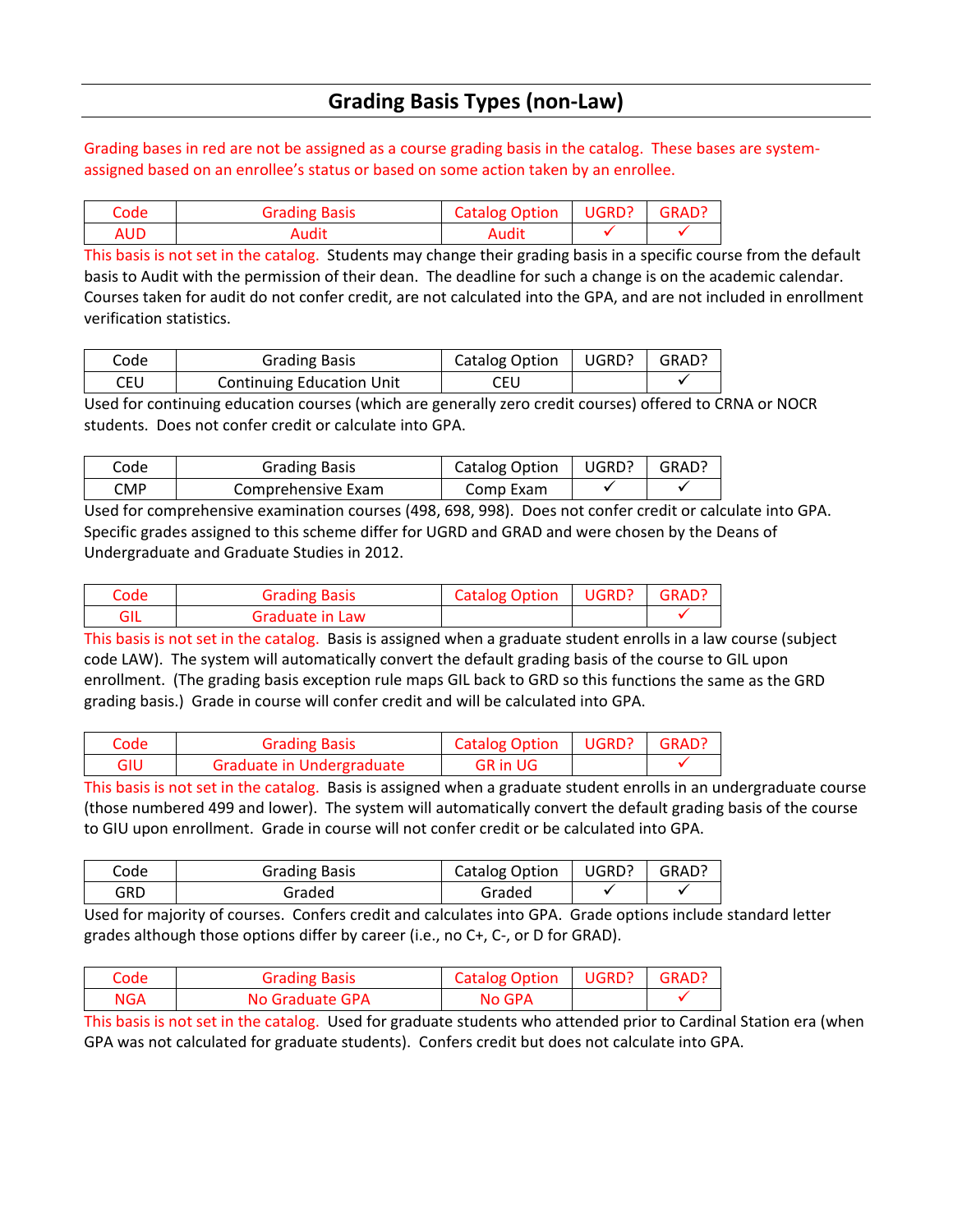| Code | <b>Grading Basis</b> | Catalog Option | UGRD? | GRAD? |
|------|----------------------|----------------|-------|-------|
| NOG  | No Grade Associated  | No Grade       |       |       |

Used for non‐graded courses. Technically, this basis does include one grade: NG (no grade). The NG grade needs to be assigned to students, otherwise the course will perpetually appear as "in progress" on the student's record. Does not confer credit or calculate into GPA.

| Code       | <b>Grading Basis</b>        | Catalog Option   UGRD?   GRAD? |  |
|------------|-----------------------------|--------------------------------|--|
| <b>NON</b> | <b>Non-Graded Component</b> | Non-Graded                     |  |

This basis is not set in the catalog. The system assigns this basis to any non‐primary course components that are not set in the catalog to require a grade. Does not confer credit or calculate into GPA; however, the course's primary component may depending on the grading basis assigned to that component.

| Code       | <b>Grading Basis</b> | <b>Catalog Option</b> | UGRD? | GRAD? |
|------------|----------------------|-----------------------|-------|-------|
| <b>PNG</b> | Pass/No Grade        | Pass/NoGr             |       |       |

Used for courses where a traditional letter grade is not assigned and department does not want to have to assign a failing grade; available grade options are P (Pass) and NG (No Grade). The NG grade needs to be assigned to students who do not earn a P grade, otherwise the course will perpetually appear as "in progress" on the student's record. Confers credit (for P) but does not calculate into GPA.

| Code       | <b>Grading Basis</b> | Catalog Option | UGRD? | GRAD? |
|------------|----------------------|----------------|-------|-------|
| <b>POF</b> | Pass or Fail         | Pass/Fail      |       |       |

Used for courses where a traditional letter grade is not assigned; available grade options are P (Pass), F (Fail), or F\* (Administrative Failure). Confers credit (for P) but does not calculate into GPA.

| Code | <b>Grading Basis</b> | Catalog Option | UGRD? | GRAD? |
|------|----------------------|----------------|-------|-------|
| STA  | Study Abroad         | Stdy Abrd      |       |       |

Used only for CUAbroad placeholder courses to enable CUAbroad to track whether transcripts have been received from visited institution. CUAbroad posts NG grade once transcripts from visited institution have been received. Does not confer credit or calculate into GPA (abroad placeholder courses are all worth 0 academic credits anyway).

| Code | <b>Grading Basis</b>               | <b>Catalog Option</b> | UGRD? | GRAD? |
|------|------------------------------------|-----------------------|-------|-------|
| THE. | Master's/Licentiate Thesis Deposit | Mas/Lic Th            |       |       |

Used only on Master's/Licentiate Credit Conferral courses (696CR). Once student deposits thesis, the school retroactively enrolls the student and posts the DEP (Deposited) grade which enables credit to post to student's record. No GPA impact, as the DEP grade is valued at 0 grade points.

| Code | <b>Grading Basis</b>          | Catalog Option | UGRD? | GRAD? |
|------|-------------------------------|----------------|-------|-------|
| TRN  | <b>Transfer Grading Basis</b> | Transfer       |       |       |

Used only on courses used to post transfer credits (which have TR, CTR, DTR, or MTR in course number). These courses are not scheduled but are selected as equivalencies when transfer credits are posted (via Records and Enrollment > Transfer Credit Evaluation). Credit is conferred based on the units transferred (entered by person posting transfer equivalencies). Credit should not calculate into GPA per CUA policy (although there is an "Include in GPA" option on the page where transfer credit is entered).

| Code | <b>Grading Basis</b>      | <b>Catalog Option   UGRD?</b> | l GRAD? |
|------|---------------------------|-------------------------------|---------|
| UIG  | Undergraduate in Graduate |                               |         |

This basis is not set in the catalog. Basis is assigned when an undergraduate student enrolls in a graduate course (those numbered 500 and higher). The system will automatically convert the default grading basis of the course